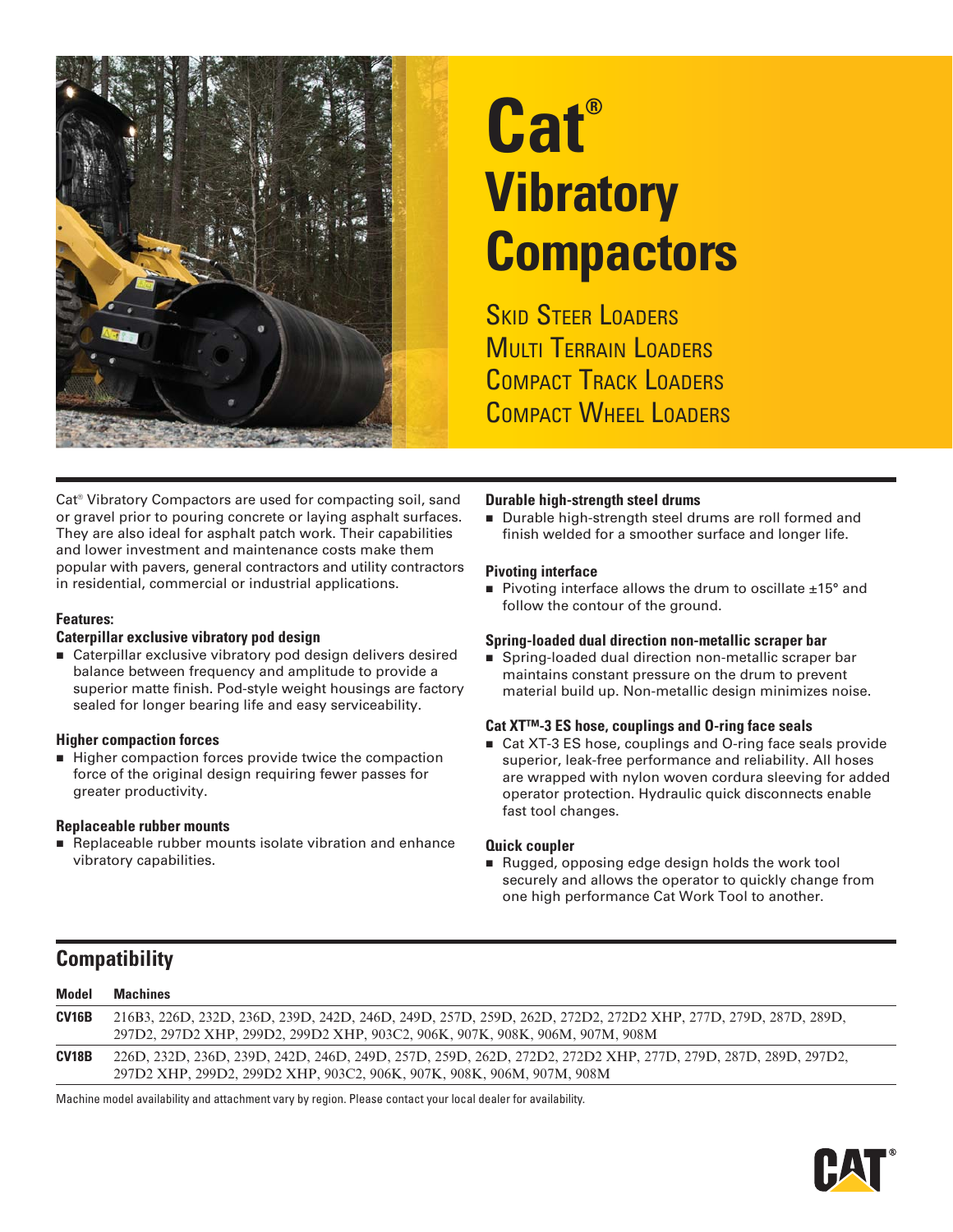# **Cat Vibratory Compactors**

# **Specifications**



|                                   |            |                  | <b>CV16B</b>        |                 | <b>CV18B</b>        |                 |
|-----------------------------------|------------|------------------|---------------------|-----------------|---------------------|-----------------|
| <b>A</b> Overall width            | mm         | (in)             | 1854                | (73)            | 2032                | (80)            |
| <b>B</b> Drum width               | mm         | (in)             | 1676                | (66)            | 1854                | (73)            |
| <b>C</b> Height                   | mm         | (in)             | 634                 | (25)            | 634                 | (25)            |
| <b>D</b> Length                   | mm         | (in)             | 1009                | (40)            | 1009                | (40)            |
| Drum diameter                     | mm         | (in)             | 634                 | (25)            | 634                 | (25)            |
| Unit weight                       | kg         | (lb)             | 936                 | (2,063)         | 970                 | (2,138)         |
| Number of motors                  |            |                  |                     |                 |                     |                 |
| Motor size                        | $\rm cm^3$ | $(in^3)$         | 28                  | (1.72)          | 28                  | (1.72)          |
| Required hydraulic flow           | L/min      | (gpm)            | 42-86               | $(11-23)$       | 42-86               | $(11-23)$       |
| Optimal hydraulic pressure        | bar        | (psi)            | 145-235             | $(2,100-3,400)$ | 145-235             | $(2,100-3,400)$ |
| Drum oscillation tilt range       |            | $\pm 15^{\circ}$ |                     | $± 15^{\circ}$  |                     |                 |
| Drum frequency $\omega$ max flow  |            |                  | 2946 vibrations/min |                 | 2946 vibrations/min |                 |
| Dynamic (centrifugal) force<br>kg |            | (lb)             | 5399                | (11,903)        | 5399                | (11,903)        |
| Amplitude                         | mm         | (in)             | 1.16                | (0.046)         | 1.09                | (0.043)         |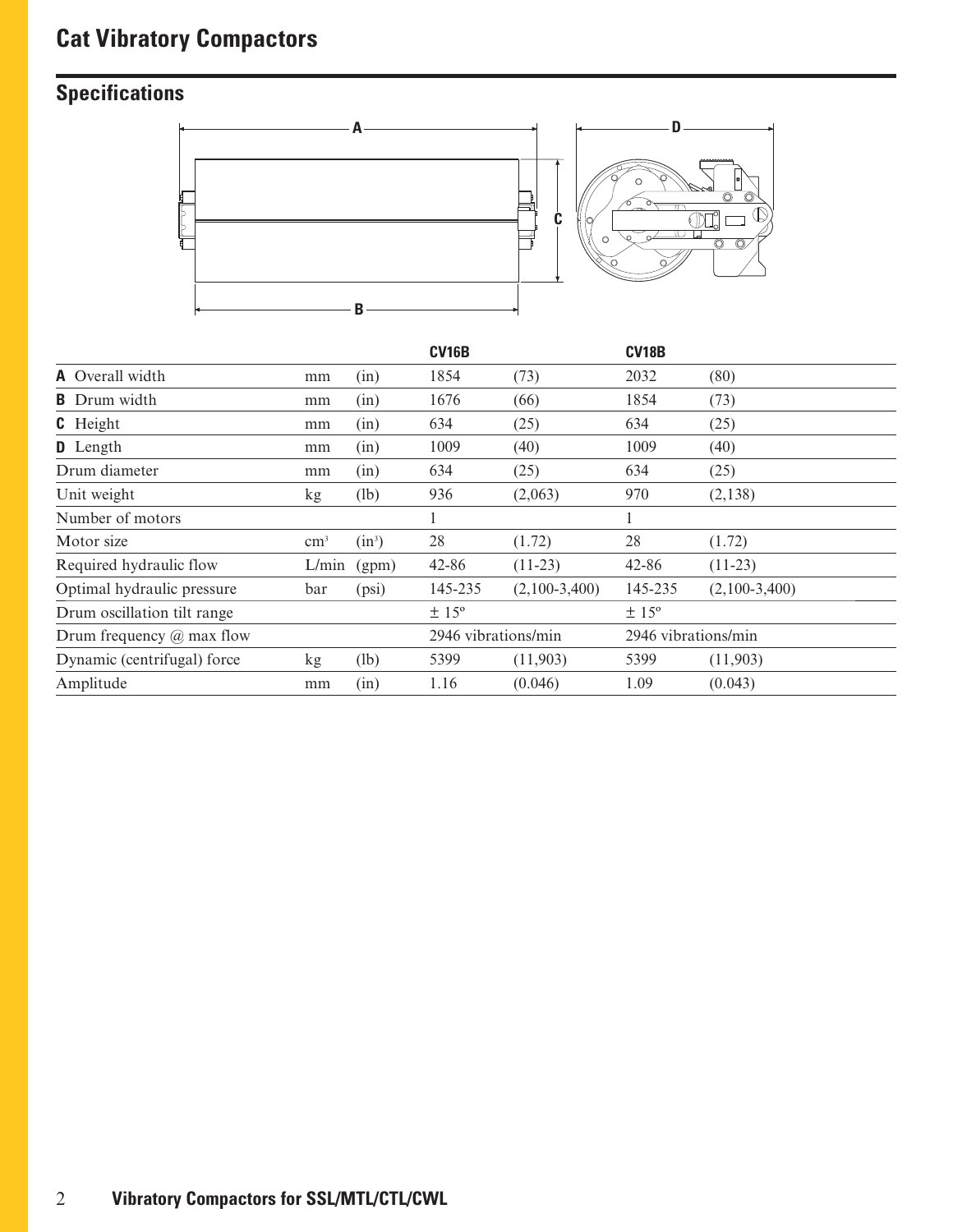## **B-Series Vibratory Roller**



**Material Scraper Bar Spring-loaded dual direction scraper bar prevents material build up.**